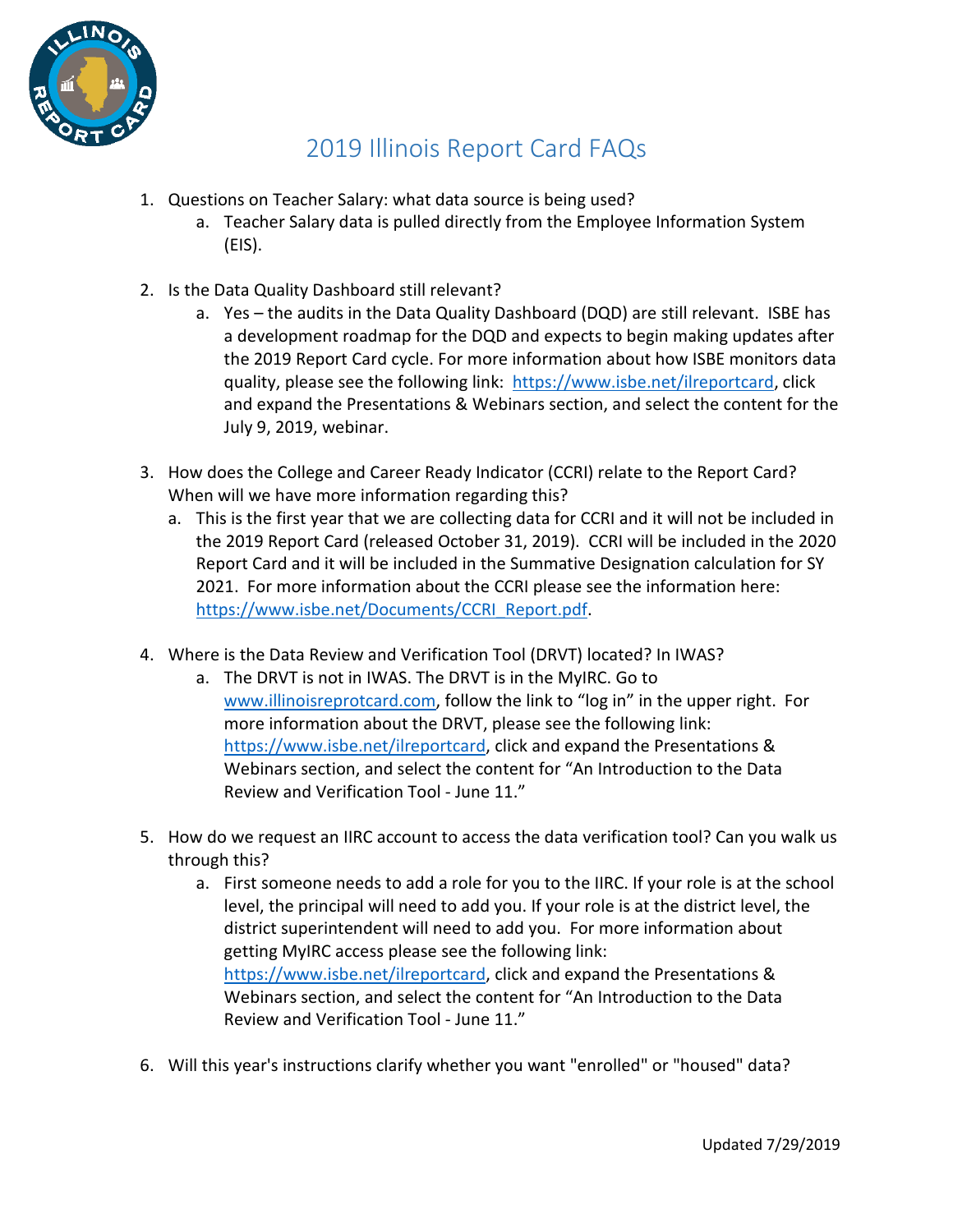- a. Clarification around, "home," "serving," "responsible," and "accountable" can be found on page 7 included in the Public Business Rules for 2019 Report Card Metrics document located here: [https://www.isbe.net/Pages/Report-Card-](https://www.isbe.net/Pages/Report-Card-Metrics.aspx)[Metrics.aspx.](https://www.isbe.net/Pages/Report-Card-Metrics.aspx)
- 7. How can I get access to the Year End Collection (YEC) system?
	- a. You can request access to YEC by going through IWAS, "Want to Signup for Other Systems?" This is available now.
- 8. Will the Year End Collection become a new SIS collection with XML schema?
	- a. The Year End Collection is a repository for data collections that are not collected in other major ISBE systems such as SIS, EIS, ELIS, ISTAR, EPS, etc. Certain data elements collected via the YEC may be added to SIS, but the YEC will continue to exist with the collection requirements likely changing slightly every year.
- 9. What data will the Year End Collection be collecting?
	- a. Student Count for Truant Minors
	- b. No Pass No Play Count- number of Suspension/Ineligibility per duration from School Athletic or Extracurricular Activities
	- c. Health & Wellness- average number of days per week of physical education per student
	- d. Minutes per Week- average number of minutes allocated during the 5-day school week for instruction in Mathematics, English, Science, and Social Studies at Grade Levels 3, 6, and 8.
	- e. For more information about the YEC, please see the following link: [https://www.isbe.net/ilreportcard,](https://www.isbe.net/ilreportcard) click and expand the Presentations & Webinars section, and select the content for "Year End Collection – May 14."
- 10. Why are Superintendents signing off on the report prior reviewing the summative designation?
	- a. In order to provide Superintendents timely access to their summative designations and the Report Card, ISBE needs districts to review and verify the accuracy of their data in a timely fashion. The "sign off" is an indication that the district has performed its due diligence when submitting its data. Once all districts have approved of their metrics, ISBE can move forward with the final calculations for the summative designations. Superintendent signoff is due on September 9, 2019, in the Data Review and Verification Tool.
- 11. Did the dropout rate calculation change this year? And why?
	- a. Historically, ISBE has calculated dropout rate by dividing the number of dropouts by the school's fall enrollment where the number of dropouts were self-reported by districts. The U.S. Department of Education recommends not only including self-reported dropouts, but **ALSO** students that were enrolled in the previous school year and were not enrolled the following fall. For a more specific